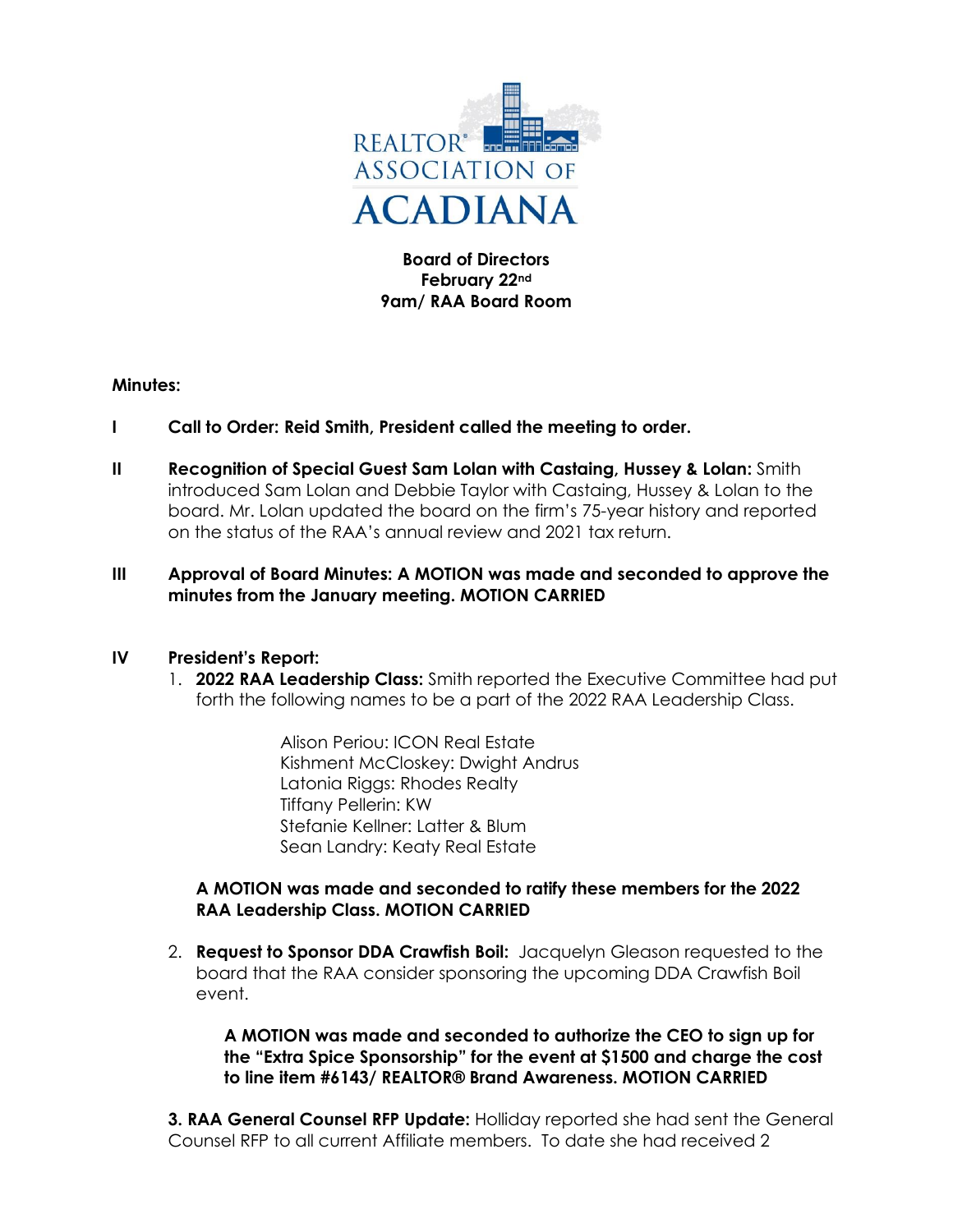responses back. She requested the opportunity to reach out to local law firms who are not Affiliate members.

# **A MOTION was made and seconded to authorize the CEO to send to the General Counsel RFP to additional local law firms. MOTION CARRIED**

**4. NAR Call/ Board of Choice/ MLS Of Choice/ Supra :** Holliday reported all secondary members had been contacted and informed of the new pricing changes to RAA's MLS Only membership category. She will continue to reach out to those members she had not yet heard back from and would be processing any members refunds she received.

The Board then discussed changes to its Supra policy.

# **A MOTION was made and seconded to move Supra as a service of the MLS and to offer the service at no additional charge to all MLS members. MOTION CARRIED**

**5. RAA receives National PAC Awards:** Smith announced RAA had received the two highest awards a local association can receive from RPAC; the Triple crown Award and the President's Cup.

**6. STR Update:** Smith provided an update to the board of directors on short term rentals and the possibility of any new regulations being placed on this property type in Lafayette Parish.

**A MOTION was made and seconded that RAA would defends its mission statement to protect private property rights would oppose any local legislation which would attempt to infringe upon a landowners private property rights; futhermore should any legislation attempt to be passed in RAA's six parish service area the Associations would utilize all resources available to combat this legislation. MOTION CARRIED**

**7. Tour du Riz Event Update:** Smith reported the Tour du Riz was officially happening after two years of planning. The date is Friday, March 25<sup>th</sup>. Currently 25 teams are participating, and 12 T-shirt sponsorships have been secured. He encouraged all board members to attend the event and staff would be presenting all board members with a t-shirt to commemorate the event and should be worn on the day of the event.

**V Treasurer's Report:** Cindy Herring, Treasurer reported on the current membership of 1785 REALTOR® members**.** She then referred board members to the new member call sheet and requested board members make calls to all the new members welcoming them to the association.

She reported as of the RAA's investment account at Prudential as of January 31st was \$767,519.22. Due to recent market fluctuation Herring did place a call to Greg Daigle, RAA's investment advisor and he reported that while the account was down about 4% for the year he advised RAA do nothing at this time and allow the market to correct itself.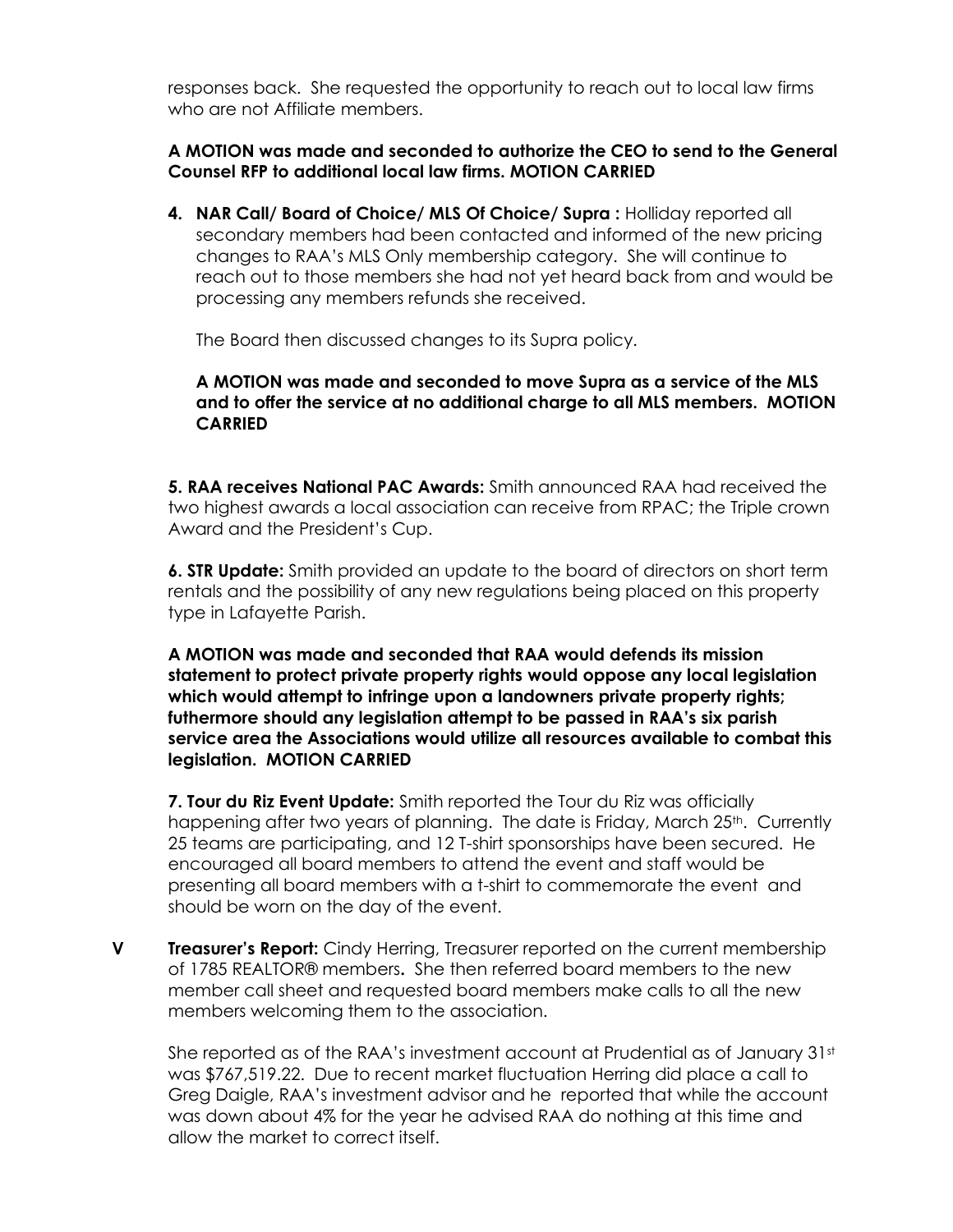Herring reviewed with the board RAA and RAA Properties financial position as of January 31, 2022. She then reported on the recent minutes from the Budget & Finance Committee noting two motions presented for the board consideration.

Finally, she stated RAA had sent the Daily Advertiser a 60 notice to cancel our agreement with them and the end date of the 60-day notice was Friday, March 18<sup>th</sup>. To date the Daily Advertiser has not contacted the CEO regarding the letter of termination. Lacking a response staff will turn the MLS feed to the Daily Advertiser on March 18th.

**A MOTION was made and seconded to accept the Treasurer's report as presented and to approve the minutes from the Budget & Finance Committee. MOTION CARRIED**

#### **VI Committee Reports:**

**A. MLS:** Lisa Roy Sheppert reported on the February MLS minutes. **A MOTION was made and seconded to approve the MLS Committee minutes as presented. MOTION CARRIED**

**B. YPN: Charles Ditch:** Ditch reported the YPN was working on updating their By-laws. He then encouraged all board members to attend the next YPN Morning Buzz event on Thursday, March 10th at The Room at Corner Bar.

**C. RCA:** Todd Trahan reported on the current happening with RCA which were reflected in their monthly minutes. **A MOTION was made and seconded to accept the RCA Minutes as presented. MOTION CARRIED**

#### **VII CEO Report:**

a. Staff update: Holliday reported she had hired Ms. Payton Broussard as the RAA new Administrative Assistant. She will begin her position on Monday, March 7<sup>th</sup>.

#### **VIII New Business:**

Smith stated he still wanted to have an MLS education meeting for the board members. A date for this event/ happening was still TBD.

Christie House asked what the RAA's policy was for board members being allowed to ZOOM into board meetings. The CEO stated there currently was no policy in place, stating ZOOM was allowed during Covid but there was no formal policy allowing or not allowing a board member to attend the monthly meetings via ZOOM.

# **A MOTION was made and seconded to allow participation at board meetings in person only. MOTION CARRIED**

# **X Upcoming Events: Smit then reviewed with members of the board all the upcoming RAA events.**

1. **YPN Morning Buzz:** Thursday, March 10<sup>th</sup> at 8:30am at the Room at Corner Bar. Topic: Social Media and Marketing for your real estate business present by Klout9